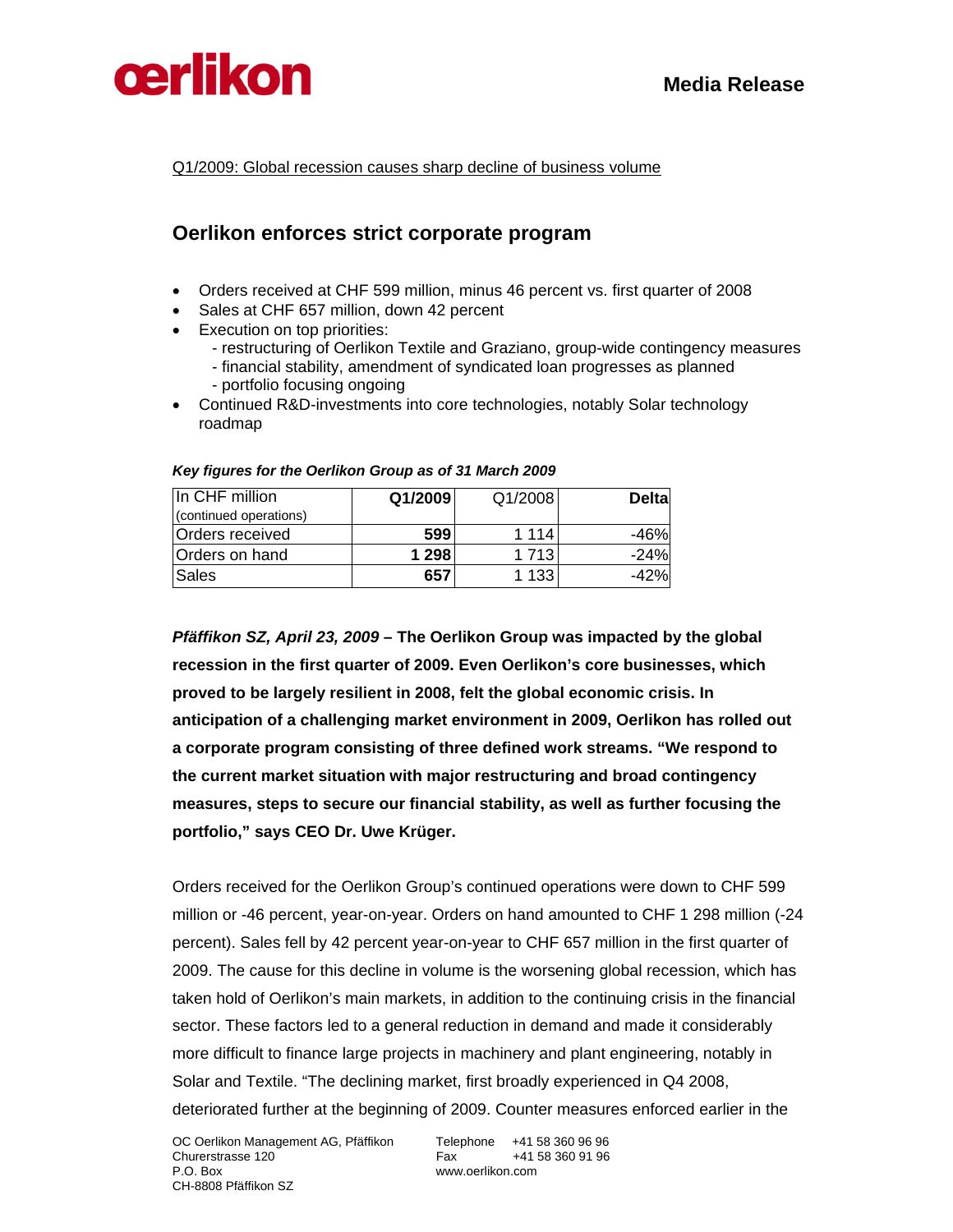year will help to alleviate the impact of this severe downturn predominantly in the second half of 2009," comments Dr. Krüger.

The continued weakness of the global textile market resulted in a drop in Oerlikon Textile sales of 58 percent year-on-year to CHF 196 million in the first quarter of 2009. Oerlikon's core businesses Coating, Solar and Vacuum posted decreases in sales of over 30 percent due to the worldwide reduction in industrial production. Oerlikon Drive Systems was hit hard mainly by the downturn in transportation-related industries, with a 31 percent decline to CHF 213 million.

In anticipation of a further deterioration, all business units developed contingency plans at the end of 2008. These plans were expanded and embedded into a comprehensive corporate program in early 2009 with three areas of focus – restructuring and contingency measures, securing the company's financial stability and further focusing the portfolio on the core interface and surface technologies. All work streams are now under full implementation.

**Restructuring**: In the first three months of 2009, the Group's headcount was reduced by nearly 700 employees to a total number of 17 710. At Group level almost 6 000 employees are working shorter hours. Oerlikon Textile is rigorously executing on its Simplify program, including a reduction of the production sites by 50 percent, product portfolio pruning by 25 percent and reduction of fixed costs by 20 percent until 2010. Short time work was nearly doubled to approx. 2,000 employees. Further measures aim to reduce the break even point by additional CHF 200 million to a total reduction of CHF 500 million until 2010 (compared to 2007). Oerlikon Drive Systems is in the process of improving operational flexibility and profitability via an extensive package of measures. Nearly 3 000 workers are on short time. Oerlikon Balzers announced in March that it would cut another 250 jobs worldwide. Oerlikon Solar will reduce its headcount by 60 positions. At Oerlikon Vacuum 750 employees are currently working shorter hours. Despite these tough times, Oerlikon continues to honor its obligations as a company that trains young people. The number of new apprentices at the Balzers/Trübbach location will climb to almost 100 people in 2009.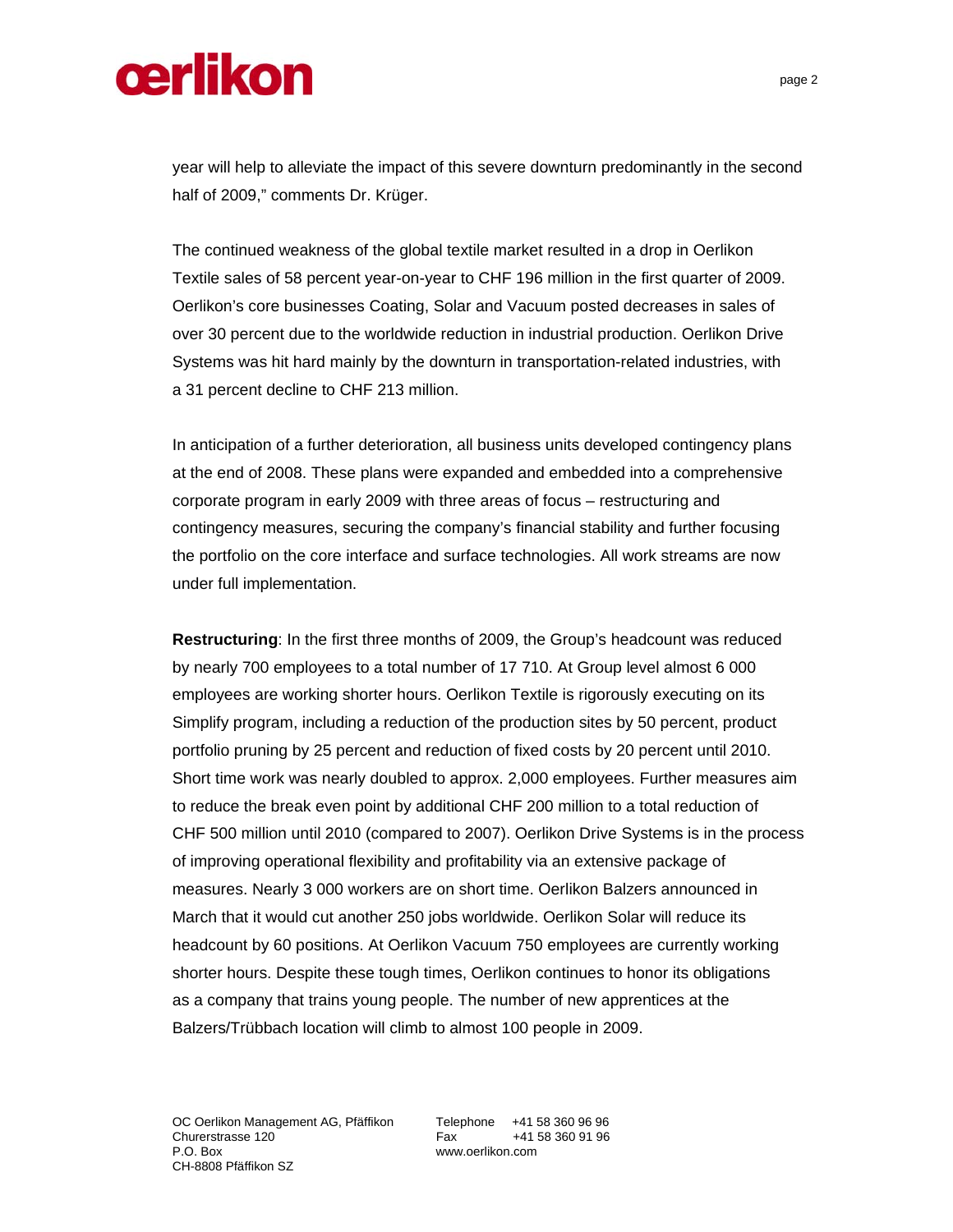**Financing**: Steps to optimize cash flow, reduce working capital and to strengthen the balance sheet in the medium term were also rolled out. Besides a reduction in capital expenditure to below depreciation levels, a strict focus on key R&D projects, further cuts in discretionary spending and the sale of non-operational real estate is targeted. Together with defined working capital reductions, a potential of more than CHF 300 million has been identified. At the same time, the company is in the process to amend the syndicated facility. Results are expected in the second quarter 2009. Equity market transactions are in consideration.

**Portfolio:** Progress continues to further streamline the portfolio. The sale of Oerlikon Esec to the Dutch company BE Semiconductor Industries N.V. is closed and the management buy-out of the Etch business in St. Petersburg, Florida (USA) is completed. This brings Oerlikon Group's overall exposure to the semi-conductor industry down to less than three percent of sales. Additional disposals are being evaluated.

"Through the consequent execution on all three work streams of our corporate program we are convinced that Oerlikon will sustain in this adverse business environment", says Oerlikon CEO Dr. Krüger.

### **Outlook**

Oerlikon continues to refrain from any detailed sales or profit forecasts for the current year due to the ongoing low visibility in major markets. Although on a low level, the sequential order increase of 19 percent in the early cycle Textile business in the first quarter of 2009 indicates the possibility for a recovery in other markets. Specifically for Oerlikon Solar, a normalization of the business is expected for the second half of 2009. "We are cautiously optimistic that current negotiations with our customers will result in at least one large order by then." says CEO Dr. Krüger. Broadly sized stimulus packages as well as increased willingness of banks to finance new businesses will help to improve the current business environment.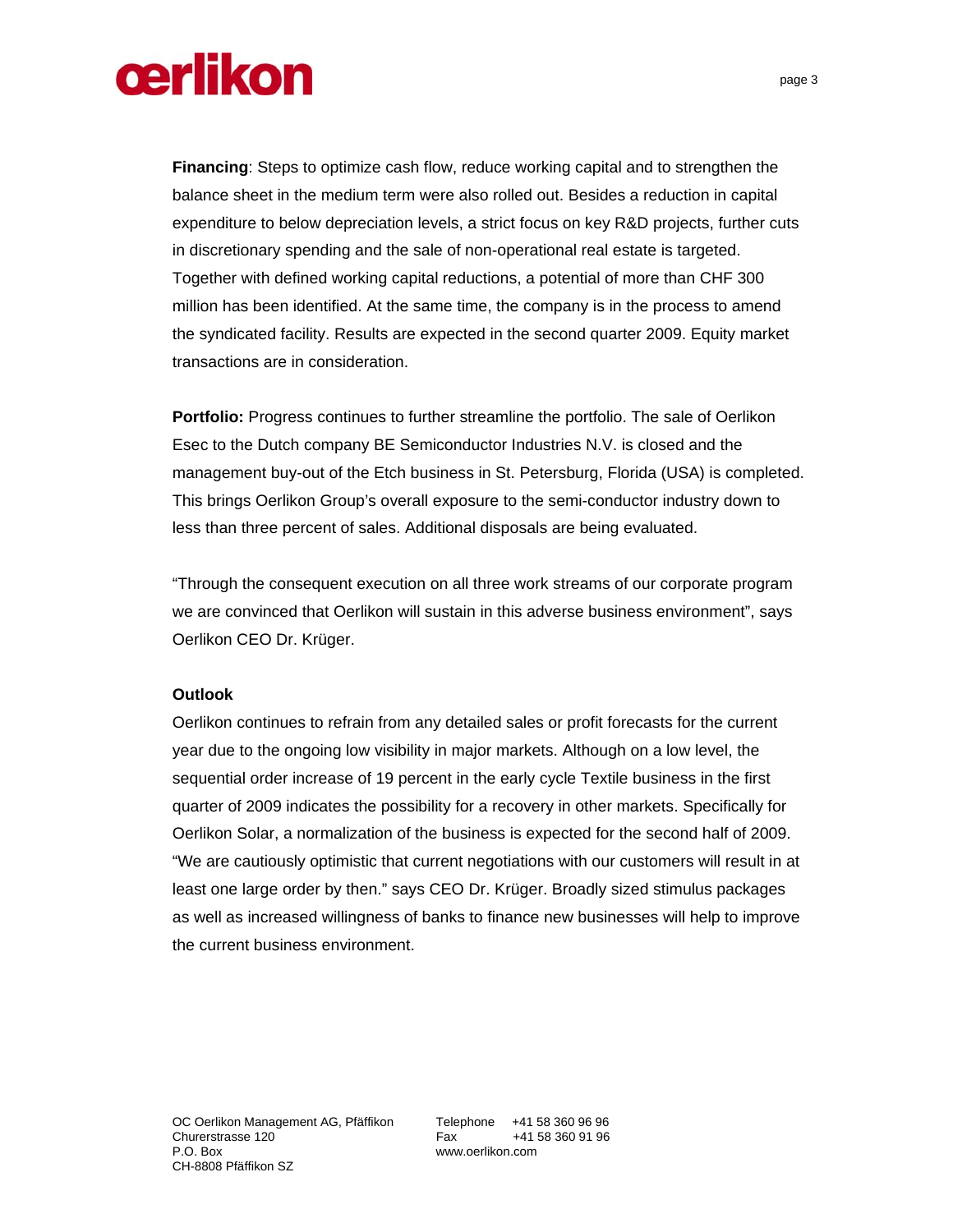### **Segment performance**

### **Oerlikon Textile**

Oerlikon Textile sales for the first quarter were at CHF 196 million (-58 percent), new orders stood at CHF 236 million (-45 percent) and orders on hand amounted to CHF 502 million (-31 percent). The sharp decline compared to the first quarter 2008 reflects the ongoing weakness in the global textile market. However, in comparison to the last quarter of 2008, new orders increased by 19 percent and orders on hand rose by 13 percent. The book-to-bill ratio of more than 1 indicates that the textile machinery market has bottomed out. First signs of a recovery are visible on the Chinese market. The government stimulus measures, particularly in the chemical fiber market, are bearing the first signs of fruit. The current restructuring program (Simplify Oerlikon Textile) will be consistently implemented as announced. 50 percent of manufacturing sites, 25 percent of the product portfolio and 20 percent of fixed costs will be reduced by 2010. Additional measures aim to reduce the break even point by an additional CHF 200 million to a total reduction of break even of CHF 500 million by 2010 (compared to 2007). In order to achieve these goals in a quick and flexible manner, Oerlikon Textile will no longer serve as an integrated total solution provider. The individual business units have now direct responsibility and report to the COO of the Oerlikon Group, Thomas Babacan.

### **Oerlikon Coating**

The Oerlikon Coating segment felt the full force of the global recession in the first quarter of 2009. Sales were down from CHF 123 million to CHF 84 million or by 32 percent. The service business, which contributes about 90 percent of segment sales, was hit even harder with a 38 percent decrease. The troubled automotive and tool industries caused the decline in sales at Oerlikon Coating. The segment implemented comprehensive measures at the end of 2008, which began to take effect in the first quarter of 2009. In the reporting period, additional steps were taken: 250 positions were cut worldwide, and two coating centres in Europe will be closed. Despite these actions, Oerlikon Coating continued its regional expansion and opened three new coating centres in Asia. They are the world leader in the coating industry with 87 centres in 31 countries. Plans to open a coating centre in Russia mid-year remain in place. The segment expects to see some recovery in demand in the second half of 2009.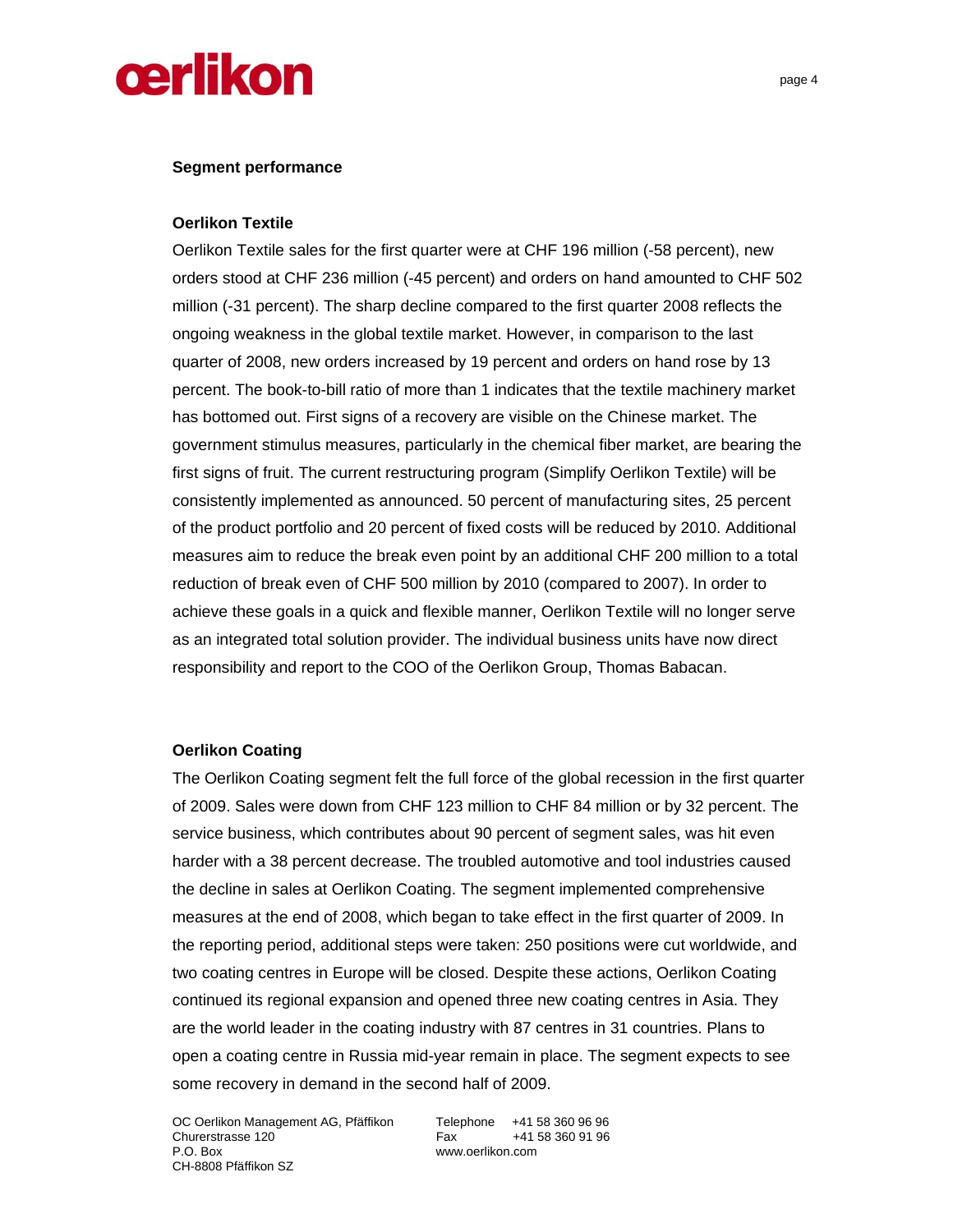### **Oerlikon Solar**

Oerlikon Solar was not able to win any significant new orders in the first quarter, so it continues to complete existing orders. Sales were down by 32 percent to CHF 51 million. Orders received stood at CHF 11 million (-40 percent), and orders on hand amounted to CHF 390 million (-3 percent). Due to the global financial crisis, Oerlikon Solar clients have delayed orders and investments for expansion. Through shorter working hours for 200 employees and the redundancy of 60 positions, the segment is adjusting its capacities to the current situation. Investments in Research & Development are not affected by the downsizing – the R&D roadmap to achieve grid parity in 2010 will continue as planned. Together with the Japanese company, Tokyo Electron (TEL), a leading global supplier of innovative semiconductor production equipment, Oerlikon Solar announced a strategic sales and service cooperation, thereby strengthening its presence in the Asian market. Oerlikon Solar anticipates that the conditions for financing will improve in the second half of 2009, and that by the end of the year normal business conditions with strong growth will return. Stimulus programs and subsidies for renewable energy as announced, for instance by the Chinese, Japanese and US government, will additionally increase demand. The medium- and long-term market outlook for thin-film silicon solar modules with double digit growth rates remains unchanged. Oerlikon Solar is cautiously optimistic that ongoing customer negotiations will result in new orders during the course of the year.

### **Oerlikon Vacuum**

The worldwide downturn in the capital goods market strongly impacted Oerlikon Leybold Vacuum. Sales decreased 36 percent to CHF 75 million. New orders stood at CHF 75 million (-42 percent), and orders on hand amounted to CHF 71 million (-16 percent). All regions and markets, such as the process industry, analysis, research and solar were affected. The solutions business remained largely stable. In answer to the weak market environment, Oerlikon Vacuum has shortened working hours for 750 employees. Additionally, the segment has applied cost saving measures since the fourth quarter of 2008. Further steps cannot be ruled out. The segment was still able to continue the roll out of new innovative products in the first quarter, such as the new generation of RUVAC root pumps. With the continuation of its product offensive, the segment is gearing up for the next upturn in the economic cycle.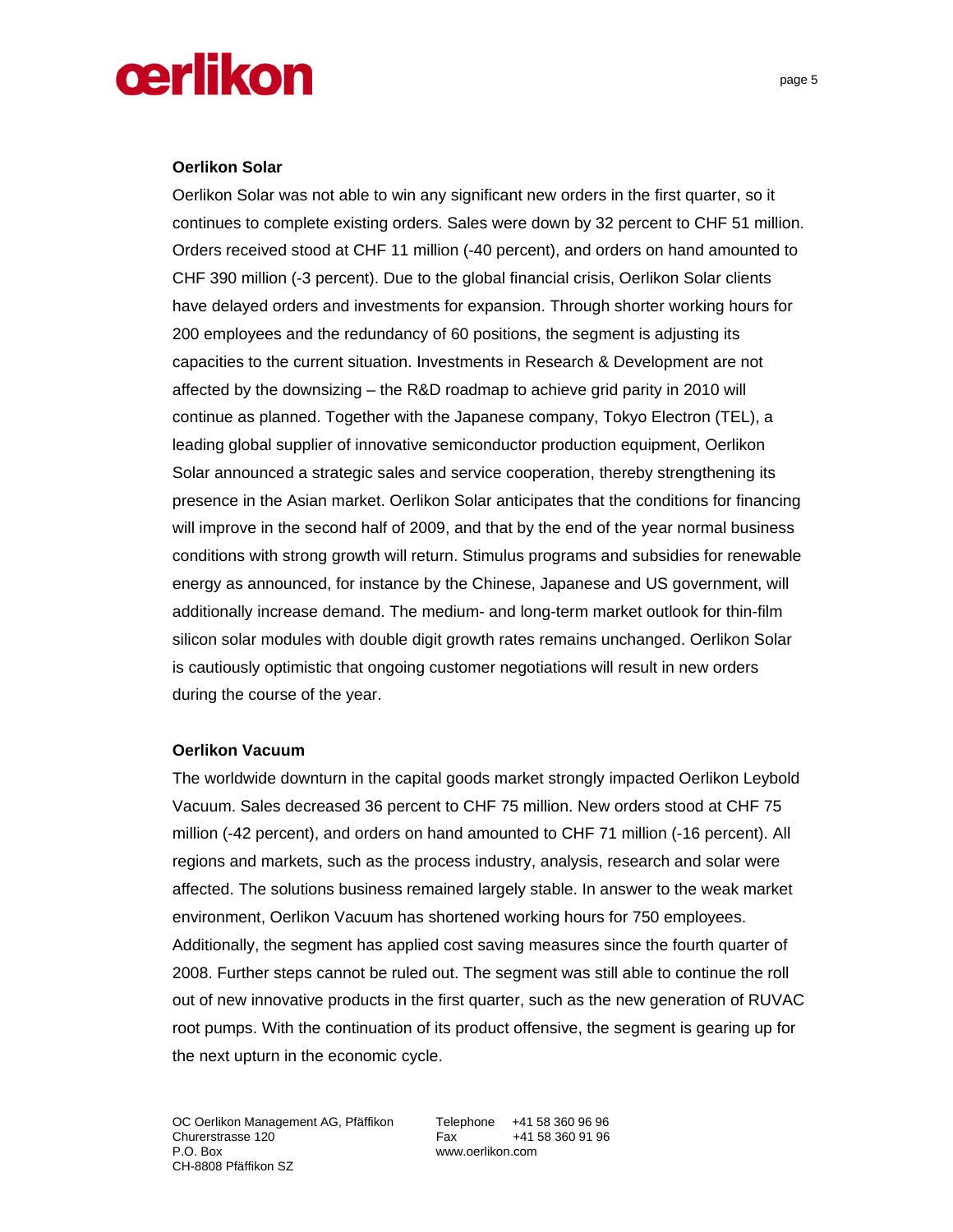### **Oerlikon Drive Systems**

Oerlikon Drive Systems segment sales decreased by 31 percent to CHF 213 million in the first quarter of 2009. Orders received shrank by 51 percent to CHF 158 million, orders on hand fell by 34 percent to CHF 145 million. Following years of exceptional growth, the segment is now feeling the full brunt of the recession in its markets. In addition to the high performance car market, other markets affected by the downturn include construction machinery, agriculture, as well as rail and transportation. Although moderately affected by the recession, the energy sector (oil, mining, wind energy) remains the most stable. Oerlikon Drive Systems is adapting to the market situation with comprehensive restructuring measures and continued focus on globalization efforts, particularly as it relates to capturing new business opportunities and market share in China and India. Moreover, the integration of both business units, Graziano and Fairfield, will continue, such as with purchasing and supplying customers. In addition to its established business, Oerlikon Drive Systems will focus in particular on tapping new future growth markets in the Clean Technologies sector with new products such as zero emissions electric drives and new developments related to renewable energy. The segment does not foresee a market recovery in the second quarter of 2009.

### **Oerlikon Advanced Technologies**

The Advanced Technologies segment, which includes the business units Oerlikon Space and Oerlikon Systems, saw sales decline by 7.4 percent to CHF 39 million. Adjusted by portfolio effects of Oerlikon Systems (sale of the Magnetic Media and Etch business in St. Petersburg, Florida, USA), the segment's sales grew by almost 2 percent. New orders were down by 61 percent to CHF 34 million and orders on hand fell by 30 percent to CHF 190 million. The progress in the Advanced Nanotechnology area of the Oerlikon Systems business unit was not yet able to compensate for the weak semiconductor and optical disc markets. The organization in Asia will move from an own sales structure to representatives and agents in order to reduce fixed costs. Oerlikon Space, in contrast, continued its growth trajectory in the first quarter of 2009 in a highly regulated market.

*The press information given here consists of information based on the situation as it stands today. Unforeseeable risks and influences may possibly cause deviations from these statements. The declared values may differ due to rounding differences.* 

OC Oerlikon Management AG, Pfäffikon Telephone +41 58 360 96 96 Churerstrasse 120 Fax +41 58 360 91 96 P.O. Box www.oerlikon.com CH-8808 Pfäffikon SZ